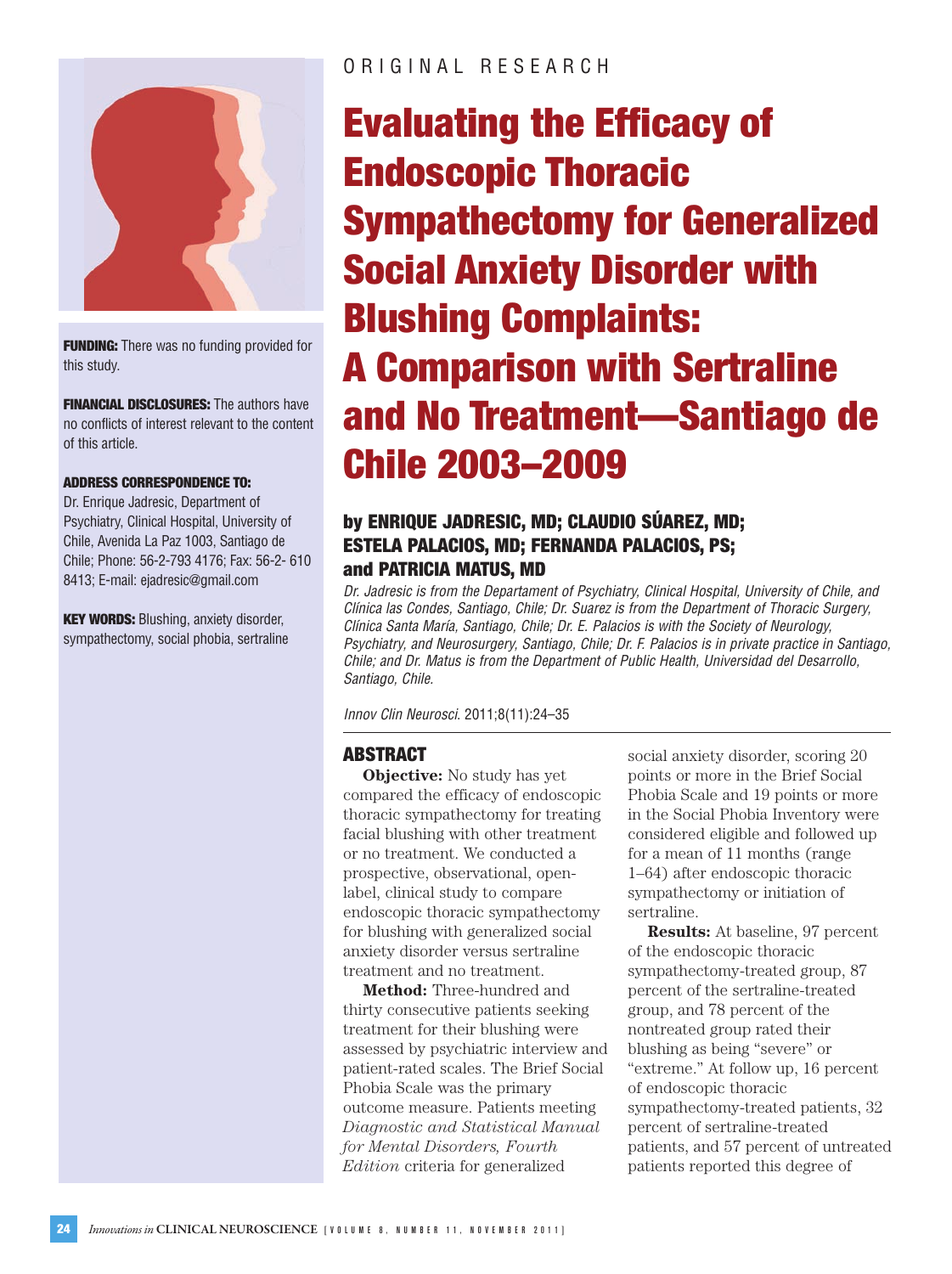blushing. At endpoint, Brief Social Phobia Scale total scores exhibited a greater decline with either treatment than with no treatment. Nonetheless, in comparison to no treatment, only the results obtained with endoscopic thoracic sympathectomy achieved statistical significance (*p*=0.003). Compensatory sweating occurred in 99 percent of patients who underwent endoscopic thoracic sympathectomy. High degrees of satisfaction with treatment were reported by 89 percent of patients undergoing endoscopic thoracic sympathectomy and by 59 percent of patients taking medication.

**Conclusion:** Endoscopic thoracic sympathectomy was associated to a greater reduction of blushing and Brief Social Phobia Scale scores, and higher degrees of satisfaction with treatment, in comparison to sertraline and no treatment.

## **INTRODUCTION**

Charles Darwin, in his book *The Expression of the Emotions in Man and Animals,* described blushing as "the most peculiar and the most human of all expressions."1 He devoted an entire chapter to the topic, a phenomenon he described as consisting of a reddening of the face (especially the cheeks), ears, and neck, and occasionally other parts of the body, brought on by the "thinking of what others think of us." In a more recent review, blushing is defined as a "spontaneous reddening or darkening of the face, ears, neck, and upper chest that occurs in response to perceived social scrutiny or evaluation."2 Contrary to reddening of the face caused by conditions such as heat, alcohol, or specific dermatological disease (e.g., rosacea), which should be called flushing as it is devoid of a psychological component, blushing is accompanied by feelings of embarrassment and disruption of mental function. Though facial blushing has been described as a specific symptom of social phobia, not all individuals afflicted with this condition complain of blushing.

Thus, one study reported that only up to 50 percent of patients with social phobia say they blush frequently.3

Elsewhere, we have used the term *pathological blushing* to differentiate between normal, expected, nondebilitating blushing and too-easily triggered facial blushing that causes the person to suffer and interferes with his/her usual level of performance and/or social interactions.<sup>4</sup> The distinction is justified because while the experience of clinicians shows that abnormal blushing commonly occurs with social phobia, chronic blushers can suffer certain symptoms of social phobia without fulfilling all the criteria required for the diagnosis.

Thoracoscopic sympathectomy was first described in 1942 by Hughes,<sup>5</sup> and remained rare until the introduction of endoscopic thoracic sympathectomy (ETS) in the 1980s. Since then, it has become the preferred method of treatment of primary hyperhidrosis of the palms and hands. More recently, the possibility of using ETS to treat facial blushing has been raised, serendipitously borne from patients reporting incidental relief from facial blushing following ETS for hyperhydrosis.<sup>6</sup> Generalized social anxiety disorder (GSAD) sufferers, who, compared to controls, are more likely to blush,<sup>7</sup> exhibit heightened arousability as indicated by higher heart rates,<sup>7</sup> which is consistent with the notion that blushing is mainly caused by cervical sympathetic outflow.

Up to now, several follow-up studies report on the efficacy of ETS for treating facial blushing and even social phobia.<sup>6,8-14</sup> However, a recent review showed that so far no study has yet provided clear inclusion and exclusion criteria for patients, nor has any study compared ETS with other treatments or with no treatment or employed control samples.<sup>15</sup> The aim of this study was to carry out the first, to our knowledge, comparison of the efficacy of ETS for blushing with

social anxiety disorder versus some other form of treatment. Although pharmacological treatments have not been tested specifically for social anxiety disorder with blushing complaints, for the comparison we chose sertraline because so far the only double-blind, placebocontrolled evidence for the efficacy of any treatment for blushing comes from a study by Connor et al<sup>16</sup> with this particular selective serotonin reuptake inhibitor (SSRI). Besides sympathetic activation, $7,17$  there is some evidence that the serotonin system is also involved in the mediation of blushing. Cutaneous flushing in patients with serotoninrelated carcinoid syndrome supports this view.<sup>18</sup>

In addition, we aimed at comparing the results of ETS with the results of no treatment, something that previous studies on blushing have not attempted to accomplish.

## **METHODS**

**Source of patients.** A consecutive series of 330 patients seeking treatment for their blushing was assessed between August 2003 and November 2009. Most of these patients had consulted a thoracic surgeon (C.S.) and inquired about ETS following an internet search. They were then referred to one of the researchers (psychiatrist E.J.) by the surgeon in the context of an evaluation to improve the preoperative screening and to assist patients in considering alternative pharmacological treatment with sertraline or psychological treatment before pursuing surgery. A small minority of patients had sought help directly from the above mentioned psychiatrist after reading either the Spanish version $19$  of a book of his authorship4 or related press articles.

**Procedure.** This is a prospective, observational, open-label clinical study. All patients were blindly evaluated at baseline by means of measures commonly used to assess social anxiety. The Brief Social Phobia Scale (BSPS)<sup>20</sup> was the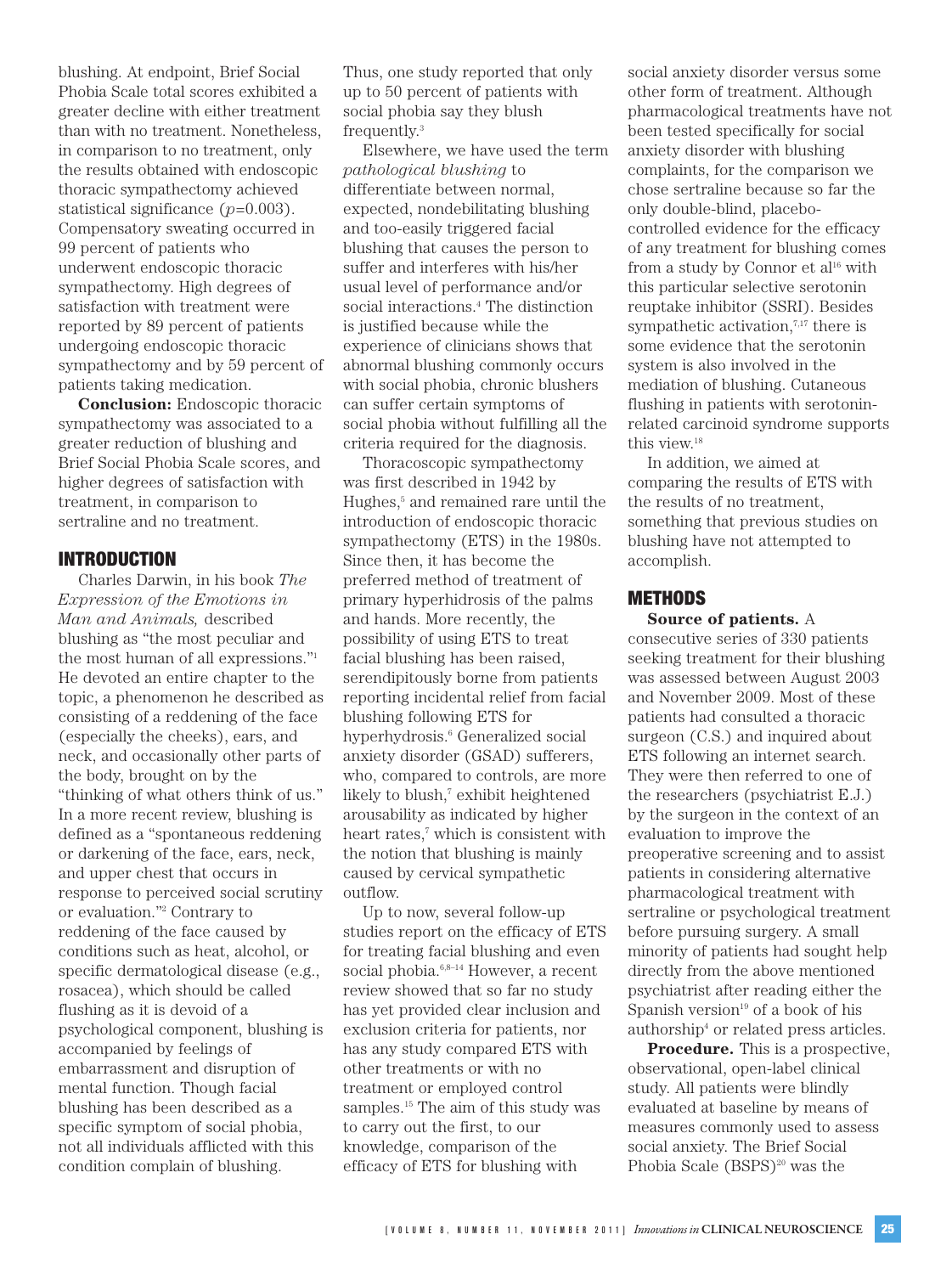primary outcome measure. It is an 18-item scale assessing GSAD symptoms of fear (7 items), avoidance (7 items), and physiological arousal (4 items: blushing, palpitations, trembling and sweating). Although this instrument was devised as a clinicianadministered scale for assessing severity and treatment response in social phobia, we used it as a selfreport measure. Pande et al<sup>21</sup> have previously used the BSPS in a somewhat similar form, requesting patients to enter their own ratings. Secondary outcome measures were also patient-rated measures: the selfreport version of the Liebowitz Social Anxiety Scale  $(LSAS)$ ,<sup>22</sup> the Social Avoidance and Distress Scale  $(SADS),<sup>23</sup>$  and the Social Phobia Inventory (SPIN).<sup>24</sup> Subsequently, one of the researchers (E.J.), who was blind for the results of the scales, assessed all patients through a comprehensive clinical psychiatric interview.

Patients were considered eligible for the study if they fulfilled the following criteria: 1) were deemed to have a primary *Diagnostic and Statistical Manual of Mental Disorders, Fourth Edition* (*DSM-<sup>25</sup> diagnosis of GSAD; 2) rated the* severity of the "blushing" item of the BSPS as 2 or more on a 5-point Likert-type scale (range 0=none to 4=extreme); 3) obtained a BSPS total score of 20 or more and a SPIN total score of 19 or more; 4) chose treatment with either T2 or T2-T3 ETS (i.e., second or second and third costa)**,** if there were no contraindications to the procedure, or sertraline; and 5) had given informed consent to participate in the study (for those under 18 years of age additional consent of one of the parents was required).

A total BSPS score of 20 or more has been judged to reflect social phobia symptoms severe enough to warrant treatment<sup>21</sup> and a total SPIN score of 19 or more distinguishes

Exclusion criteria were as follows: 1) being on antidepressants in the previous six months, 2) severity of current depressive symptoms clinically judged to be greater than mild, 3) considered to be suffering from flushing rather than blushing by one of the physicians involved in the study, and 4) chose treatment with another type of surgical sympathetic blocking (i.e., T2-T3-T4 ETS or ETS by clamping).

As most patients had been referred to mental health evaluation by the surgeon, they were already fully informed about ETS and possible complications by the time they were assessed by the psychiatrist. If patients consulted the psychiatrist first, clinical evaluation by the surgeon was deemed unnecessary before pursuing pharmacological or psychological treatment. The latter was neither provided by the principal investigator (a psychiatrist) nor by any other member of the research team. If patients expressed an initial preference for psychological treatment (hardly any did; on the contrary, many had received one or more courses of psychological treatment with no success), they were informed that they would have to obtain it elsewhere because the team lacked expertise in the field.

Patients opting for oral administration of sertraline had to initiate treatment with 12.5 to 25mg/day and had to reach a dose of 50mg/day at around the end of the first week. Thereafter, the dose had to be maintained indefinitely but could be increased, at the treating clinician's judgment, to 75 to 100mg/day, after four weeks. Patients opting for ETS were informed of expected effects, side effects, and risks of the procedure before acceptance for surgery. In particular, the irreversibility of compensatory sweating (CS), a side effect seen in almost all patients undergoing ETS,<sup>26</sup> was stressed. CS has been defined as perspiration in areas that did not present abnormal preoperative

than those necessary for thermoregulation. $27$  This complication is one of the reasons associated with the fact that approximately 10 percent of patients who undergo ETS for blushing regret the operation.<sup>12</sup> The study was approved by the local research ethics committee and written informed consent before the surgical procedure was mandatory (for those under 18 years of age, consent of both parents was requested).

**Surgical technique.** The operation is carried out under general anesthesia and takes about 45 minutes. The patient is placed supine with abduction of both arms for bilateral access. One, two, or three ports may be used to gain access to the chest. Our surgical team (led by C.S.) routinely uses two 5-mm ports. Either a sympathicotomy (transection of the sympathetic chain) or a sympathectomy (resection) was performed by an ultrasonic scalpel. In cases of isolated facial blushing, the sympathetic chain was interrupted at the level of T2 (T2 ETS); when palmar hyperhidrosis coexisted, a T2-T3 ETS was sometimes completed. The disadvantage with all these techniques is that they are irreversible. Because of this problem, some surgical teams are testing the use of clamps on the sympathetic trunk as an alternative approach for treating facial blushing since it supposedly allows for the possibility of reversing the operation if CS is disabling.26

**Follow up.** Follow-up assessments were blindly carried out by electronic mail at a mean of 11 months (range 1–64) after ETS or initiation of sertraline. Patients completed the same four measures administered at baseline plus a questionnaire to determine the degree of satisfaction with the elected treatment as measured by Pohjavaara et al,<sup>28</sup> and a questionnaire to assess severity of CS as used by the Brazilian Society of Thoracic Surgery<sup>27</sup>. Moreover,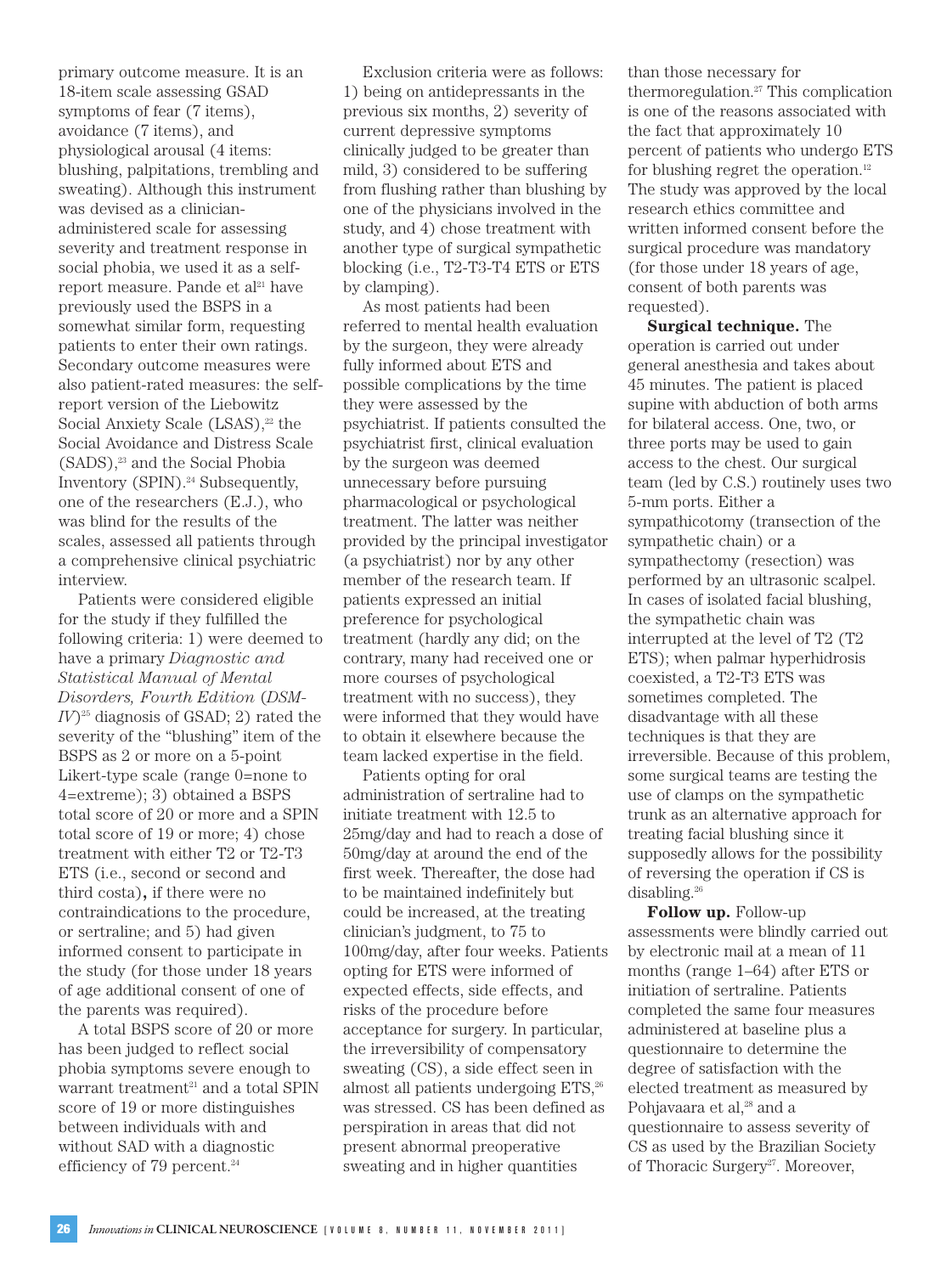patients were given the chance to qualitatively report on any other aspect of treatment they considered relevant.

The "no-treatment" group was composed by blushers who, for various reasons (mainly economical), had not undergone surgery by the time follow up was carried out or, if they had chosen sertraline, they had not responded to the drug and had discontinued it at least three months before follow-up assessment. Because the study was conducted in a real-life medical practice and subjects were help-seekers who were desperate for treatment, this group is numerically small and mixes subjects who were exploring financial options to pay for the operation and nonresponders to sertraline. It was considered unethical to keep the subjects off therapy for research purposes.

**Data analyses.** Descriptive distribution of continuous variables was performed by means and standard error of the mean. ANOVA and Scheffé multiple comparison test were performed in order to compare different groups.

# **RESULTS**

All 330 patients seeking treatment for their blushing completed baseline assessments. Of those, 220 (66%) were eligible to take part in the study on the basis of the previously described inclusion and exclusion criteria. Reasons for exclusion were as follows: 29 patients had no data on treatment, 22 did not fulfil psychometric criteria for SAD (DSM-IV diagnosis of GSAD + facial blushing severity  $\geq 2$  + BSPS score  $≥20 + SPIN$  score  $≥19$ ), 20 were prescribed other drugs for their blushing, 12 had a non-T2 or non-T2- T3 ETS, 10 refused to participate in the study, nine were already on antidepressants when seeking help for their blushing, four had depressive symptoms of greater than mild severity, three were judged to suffer from flushing, and one exhibited blushing in neck and chest only (Figure 1).



#### **FIGURE 1.** Study profile

ETS: endoscopic thoracic sympathectomy; GSAD: generalized social anxiety disorder

| TABLE 1. Baseline sociodemographic characteristics in GSAD patients with blushing<br>complaints |            |                   |                    |  |  |
|-------------------------------------------------------------------------------------------------|------------|-------------------|--------------------|--|--|
| <b>CHARACTERISTICS</b>                                                                          | ETS, n=105 | SERTRALINE, n=101 | NO TREATMENT, n=14 |  |  |
| Age, 13-60 years                                                                                | 30 (8.4%)  | $30(8.8\%)$       | 33 (7.2%)          |  |  |
| Gender, % male                                                                                  | 63 (60%)   | 26 (26%)          | 9(64%)             |  |  |
| <b>Marital status</b>                                                                           |            |                   |                    |  |  |
| Single                                                                                          | 67(64%)    | 54 (53%)          | 5(36%)             |  |  |
| Married/cohabiting                                                                              | 31 (30%)   | 40 (40%)          | 8(57%)             |  |  |
| Widowed                                                                                         | $1(1\%)$   | $\theta$          | $\theta$           |  |  |
| Separated/divorced                                                                              | 6(5%)      | 7(7%)             | 1(7%)              |  |  |
| <b>Education level/occupation</b>                                                               |            |                   |                    |  |  |
| Primary                                                                                         | 0          | $1(1\%)$          | $\mathbf{0}$       |  |  |
| Secondary                                                                                       | 19 (18%)   | 14 (14%)          | 2(14%)             |  |  |
| Technical                                                                                       | 25 (24%)   | 22 (22%)          | 2(14%)             |  |  |
| <b>University</b>                                                                               | 58 (55%)   | 62 (61%)          | 10 (71%)           |  |  |
| Entrepreneur                                                                                    | $1(1\%)$   | $\mathbf{0}$      | $\mathbf{0}$       |  |  |
| Housewife                                                                                       | $1(1\%)$   | $1(1\%)$          | $\theta$           |  |  |
| Other (eg, artisans,<br>merchants)                                                              | 0          | $1(1\%)$          | $\mathbf{0}$       |  |  |

Data are number (%) or mean (SD); GSAD: generalized social anxiety disorder; ETS: endoscopic thoracic sympathectomy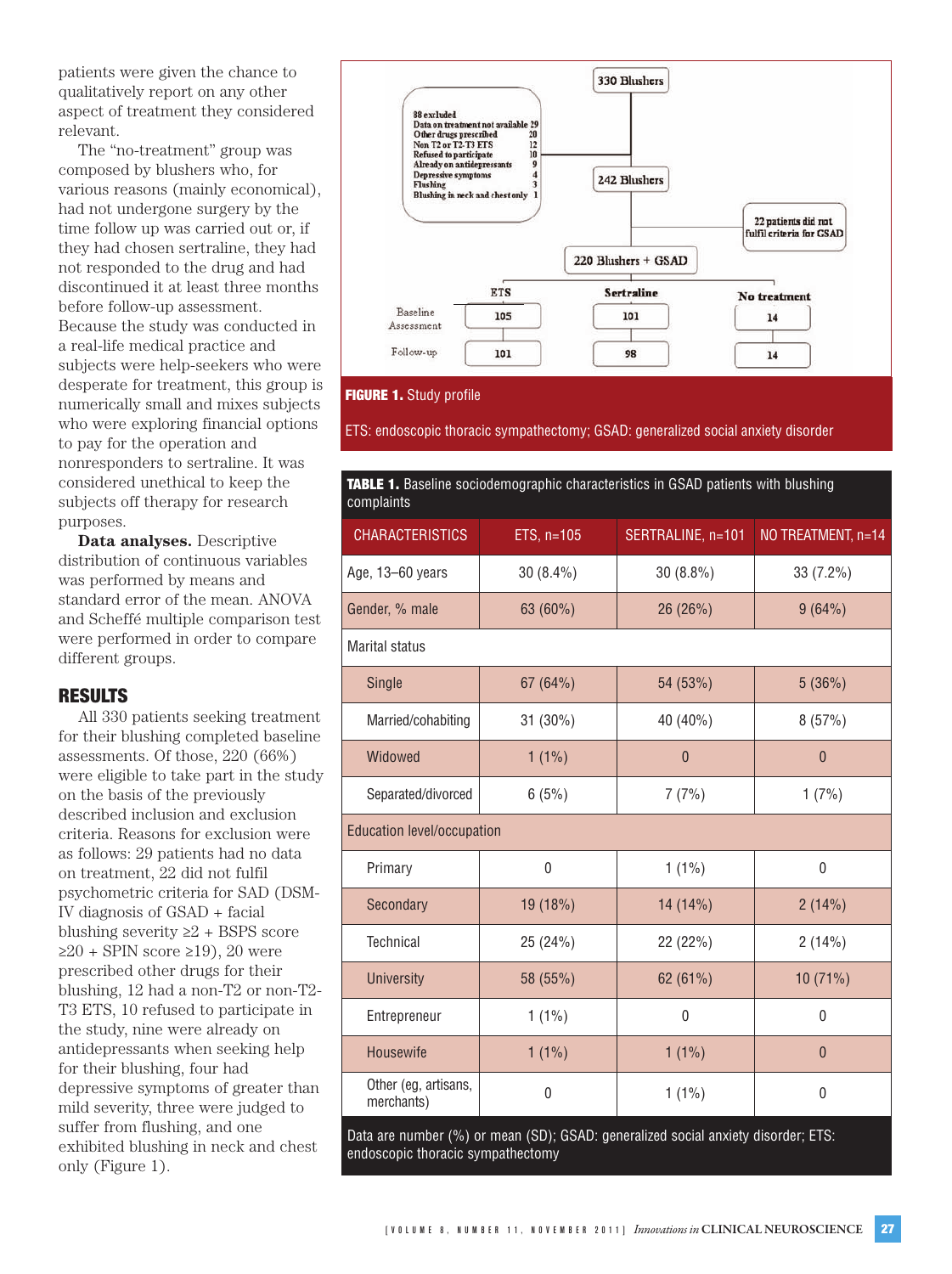| <b>TABLE 2.</b> Baseline clinical characteristics in GSAD patients with blushing complaints |  |  |  |  |  |
|---------------------------------------------------------------------------------------------|--|--|--|--|--|
|---------------------------------------------------------------------------------------------|--|--|--|--|--|

| <b>CHARACTERISTICS</b>                                               | <b>ETS</b><br>$n = 105$ | <b>SERTRALINE</b><br>$n = 101$ | <b>NO TREATMENT</b><br>$n = 14$ | $p$ VALUE |  |  |
|----------------------------------------------------------------------|-------------------------|--------------------------------|---------------------------------|-----------|--|--|
| Source of patient                                                    |                         |                                |                                 |           |  |  |
| Referred by thoracic<br>surgeon                                      | 97%                     | 68%                            | 93%                             | 0.000     |  |  |
| Spontaneous<br>consultation to a<br>psychiatrist (E.J.)              | 3%                      | 32%                            | 7%                              | 0.000     |  |  |
| Blushing severity: $\geq$ 3 on a<br>5-point Likert-type scale*       | 97%                     | 87%                            | 79%                             | 0.003     |  |  |
| Associated hyperhidrosis                                             |                         |                                |                                 |           |  |  |
| <b>Blushing only</b>                                                 | 59%                     | 61%                            | 50%                             | 0.711     |  |  |
| Blushing + palmar<br>hyperhidrosis                                   | 15%                     | 8%                             | 7%                              | 0.223     |  |  |
| Blushing + facial<br>hyperhidrosis                                   | 6%                      | 6%                             | 7%                              | 0.977     |  |  |
| Blushing + facial/palmar<br>hyperhidrosis                            | 4%                      | 5%                             | 7%                              | 0.824     |  |  |
| Blushing + other types<br>of hyperhidrosis                           | 10%                     | 15%                            | 29%                             | 0.112     |  |  |
| Family history of excessive<br>blushing or hyperhidrosis<br>$\cdots$ | 71%                     | 70%                            | 79%                             | 0.808     |  |  |

Severe or extreme according to the Brief Social Phobia Scale; GSAD: generalized social anxiety disorder; ETS: endoscopic thoracic sympathectomy

Sixty-four percent of eligible patients (141/220) were women. Most patients (84%) had been referred to the psychiatrist by the thoracic surgeon, and only 16 percent had sought help directly from the mental health specialist. More men than women elected treatment with ETS, whereas there was a female predominance among those who chose sertraline (Table 1). The mean dose was 56mg/day.

At baseline, blushing intensity was severe or extreme in 97 percent of ETS patients, 87 percent of sertraline patients, and 79 percent of nontreated patients, as measured by the BSPS. Associated hyperhidrosis was considered to be

present in 34 percent of ETS patients, 34 percent of sertraline patients, and 50 percent of nontreated patients. In all three groups, most patients reported a family history of excessive blushing or hyperhidrosis (Table 2). Baseline scores in measures of social anxiety were comparable in all three groups (Table 3).

**Primary outcome measure.** Compared to sertraline, ETS was associated with a significantly greater reduction in the number of patients reporting severe or extreme blush (score ≥3), according to the blush item of the BSPS. Whereas at baseline 97 percent of the patients in the ETS group reported suffering

severe or extreme blushing, at follow up only 16 percent of the ETS-treated patients and twice this number among sertraline-treated patients reported this degree of blushing. The untreated group registered the least decrease in the number of patients reporting severe or extreme blushing (Figure 2).

At follow up, mean BSPS total scores exhibited a greater decline in both treatment groups versus the no-treatment group. This notwithstanding, in comparison to no-treatment, only the ETS results achieved statistically significant superiority (*p*=0.003). When the two treatments are compared, the difference in total score reduction did not reach statistical significance (*p*=0.093) (Table 4).

In comparison to no-treatment, ETS was associated with a significantly greater decrease in all three-symptom cluster: fear, avoidance, and physiological arousal. Among the individual physiological symptoms, statistically significant differences in favor of ETS were found for blushing (*p*=0.011) and palpitations (*p*=0.001) but not for trembling.

Patients on sertraline showed a greater, although nonsignificant, reduction in the three-symptom cluster (fear, avoidance, and physiological arousal) than nontreated patients. Among individual physiological symptoms, statistically significant differences in favor of sertraline were noted for blushing (*p*=0.035) and palpitations (*p*=0.003) but not for trembling and sweating.

When both treatments are compared, ETS-treated patients exhibited a greater, statistically significant decline in fear (*p*=0.025) than sertraline-treated patients. Among individual physiological symptoms, in all cases differences favored ETS but they were not statistically significant. Pre- and post-treatment scores in the blush item of the BSPS were 3.4 (0.7) and 1.5 (1.2), respectively, in the sertraline-treated group and 3.6 (0.5)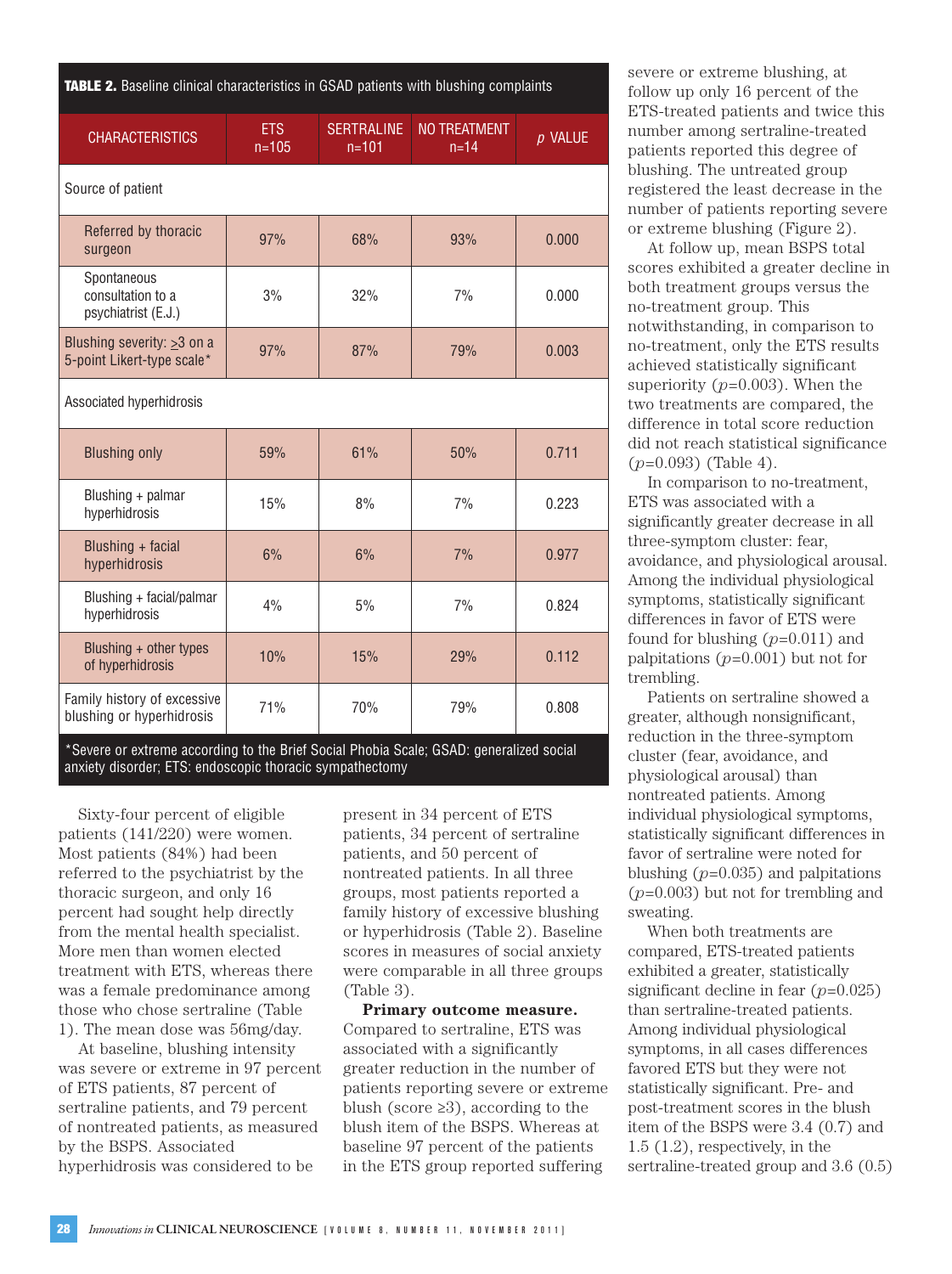and 1.5 (1.2), respectively, in ETStreated patients. Though the reduction in score in the blush item was greater with ETS, 2.2 (1.3) versus 1.9 (1.3), the difference did not reach statistical significance  $(p=0.063)$ .

**Secondary outcome measures.** According to the LSAS, mean followup total scores showed a greater reduction in both treatment groups versus the untreated group. Yet, in comparison to the untreated group, only the ETS results were statistically significant  $(p=0.001)$ . When the two treatments are compared, there is a statistically significant superiority of ETS (*p*=0.003) (Table 5).

At follow up, both ETS-treated patients and sertraline-treated patients exhibited a greater, statistically significant, decline in mean SADS total scores in comparison to the no-treatment group (*p*=0.013 and *p*=0.032, respectively). If the two treatments are compared, no statistically significant difference emerges (*p*=0.419) (Table 6).

For both treatment groups, mean follow-up SPIN total scores were considerably lower in comparison to the untreated group. However, in comparison to the untreated group, only the ETS results were statistically significant (*p*=0.037). Nonetheless, when the two treatment groups are compared, no statistically significant difference is detected (Table 7).

**Adverse effects of ETS.** There was no mortality or conversion to open thoracotomy. One patient developed a postoperative pneumothorax but recovered without sequelae. Two patients developed Horner's syndrome; one resolved after two days but the other had not resolved when the patient was contacted two and a half years later. One patient had sympathetic reinnervation with reappearance of blushing six months after the operation.

CS occurred in 99 percent of patients who underwent ETS. Among those experiencing this side effect,

**TABLE 3.** Baseline mean scores (95% CI) in measures of social anxiety in GSAD patients with blushing complaints

| 5.801111990111100111100  |                         |                                |                          |  |  |
|--------------------------|-------------------------|--------------------------------|--------------------------|--|--|
| <b>MEASURE</b>           | <b>ETS</b><br>$n = 105$ | <b>SERTRALINE</b><br>$n = 101$ | NO TREATMENT<br>$n = 14$ |  |  |
| <b>BSPS</b>              | 46.3 (44.3–48.3)        | $43.3(41.3 - 45.3)$            | 38.9 (33.0-44.7)         |  |  |
| <b>SPIN</b>              | $40.8(38.8 - 42.8)$     | $38.6(36.5 - 40.6)$            | $36.9(31.1 - 42.7)$      |  |  |
| LSAS                     | 79.3 (74.6-84.1)        | 70.1 (65.5–74.8)               | 63.0 (50.9-75.1)         |  |  |
| <b>SADS</b>              | $14.4(13.9-14.8)$       | $14.4(13.9-14.8)$              | $12.9(11.4 - 14.5)$      |  |  |
| <b>Blushing severity</b> | $3.6(3.5-3.8)$          | $3.4$ ( $3.2 - 3.5$ )          | $3.1(2.7-3.5)$           |  |  |

GSAD: generalized social anxiety disorder; ETS: endoscopic thoracic sympathectomy; BSPS: Brief Social Phobia Scale; SPIN: Social Phobia Inventory; LSAS: Liebowitz Social Anxiety Scale; SADS: Social Avoidance and Distress Scale

**TABLE 4.** Comparison of pre- and post-treatment BSPS total scores by treatment group in GSAD patients with blushing complaints

| <b>BSPS TOTAL SCORE</b> | $ETS*$<br>$n = 101$         | <b>NO TREATMENT</b><br>$n = 14$ | p VALUE |
|-------------------------|-----------------------------|---------------------------------|---------|
| <b>Baseline</b>         | 46.2 (10.2)                 | 38.9(11.1)                      | 0.014   |
| Endpoint                | 24.8 (13.4)                 | 30.2(16.8)                      | 0.173   |
| Change                  | $-21.5(14.95)$              | $-8.6(15.1)$                    | 0.003   |
| <b>BSPS TOTAL SCORE</b> | <b>SERTRALINE</b><br>$n=98$ | <b>NO TREATMENT</b><br>$n = 14$ | p VALUE |
| <b>Baseline</b>         | 43.2 (10.1)                 | 38.9(11.1)                      | 0.147   |
| Endpoint                | 25.6 (13.4)                 | 30.2(16.8)                      | 0.245   |
| Change                  | $-17.6(16.4)$               | $-8.6(15.1)$                    | 0.058   |
| <b>BSPS TOTAL SCORE</b> | $ETS*$<br>$n = 101$         | <b>SERTRALINE</b><br>$n = 98$   | p VALUE |
| <b>Baseline</b>         | 46.2 (10.2)                 | 43.2(10.1)                      | 0.040   |
| Endpoint                | 24.8 (13.4)                 | 25.5 (13.4)                     | 0.683   |
| Change                  | $-21.5(15)$                 | $-17.6(16.4)$                   | 0.093   |

#### Data are mean (SD).

BSPS: Brief Social Phobia Scale; GSAD: generalized social anxiety disorder; ETS: endoscopic thoracic sympathectomy

\*ETS-treated patients: there is one missing value.

the majority (55%) had moderate CS, whereas 32 percent reported mild and 13 percent intense compensatory perspiration.

Gustatory sweating, a well-known side effect after sympathectomy particularly related to spicy foods or foods with moderate acidity (e.g., apples, oranges), was spontaneously reported by eight percent of ETStreated patients.

**Patient satisfaction with treatment.** Among ETS-treated

patients, the majority (53%) reported being "very satisfied" with the results of the procedure and 36 percent indicated they were "quite satisfied." Two patients who had ETS (2%) regretted the operation (Figure 3). In one case, this was because of intolerable CS and in the other because of postoperative maintenance of blushing.

By comparison, 37 percent of sertraline-treated patients reported that treatment was "somewhat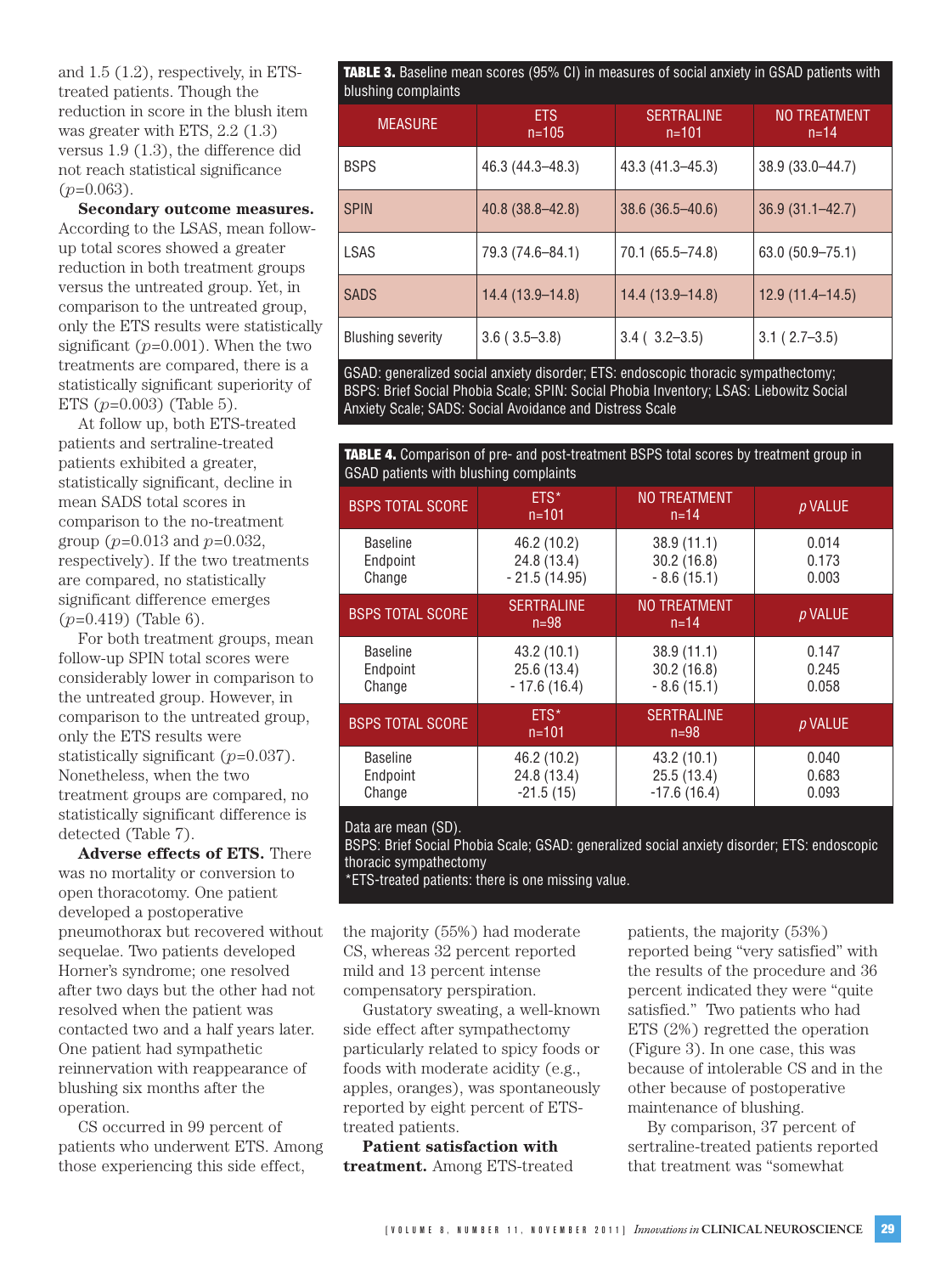**TABLE 5.** Comparison of pre- and post-treatment LSAS total scores by treatment group in GSAD patients with blushing complaints

| <b>LSAS TOTAL SCORE</b> | <b>ETS</b><br>$n = 101$     | <b>NO TREATMENT</b><br>$n = 14$ | p VALUE |
|-------------------------|-----------------------------|---------------------------------|---------|
| <b>Baseline</b>         | 79.3 (24.0)                 | 63.0 (22.9)                     | 0.0190  |
| Endpoint                | 34.7(21.4)                  | 50.7(37.1)                      | 0.0215  |
| Change                  | $-44.6(32.1)$               | $-12.3(43.4)$                   | 0.0011  |
| <b>LSAS TOTAL SCORE</b> | <b>SERTRALINE</b><br>$n=98$ | <b>NO TREATMENT</b><br>$n = 14$ | p VALUE |
| <b>Baseline</b>         | 70.1 (23.5)                 | 63.0 (22.9)                     | 0.2935  |
| Endpoint                | 40.4 (27.1)                 | 50.7(37.1)                      | 0.2118  |
| Change                  | $-29.7(35.9)$               | $-12.3(43.6)$                   | 0.1041  |
| <b>LSAS TOTAL SCORE</b> | <b>ETS</b><br>$n = 101$     | <b>SERTRALINE</b><br>$n = 98$   | p VALUE |
| <b>Baseline</b>         | 79.3 (24.0)                 | 70.1 (23.5)                     | 0.0094  |
| Endpoint                | 34.7 (21.4)                 | 40.4 (27.1)                     | 0.1147  |
| Change                  | $-44.6(32.1)$               | $-29.7(35.9)$                   | 0.0034  |

Data are mean (SD).

BSPS: Brief Social Phobia Scale; GSAD: generalized social anxiety disorder; ETS: endoscopic thoracic sympathectomy

**TABLE 6.** Comparison of pre- and post-treatment SPIN total scores by treatment group in GSAD patients with blushing complaints

| <b>SPIN TOTAL SCORE</b> | ETS*<br>$n = 101$        | <b>NO TREATMENT</b><br>$n = 14$ | p VALUE |
|-------------------------|--------------------------|---------------------------------|---------|
| <b>Baseline</b>         | 40.8 (10.3)              | 36.9 (11.0)                     | 0.1932  |
| Endpoint                | 20.8(11.3)               | 26.5(16.1)                      | 0.1005  |
| Change                  | $-20.0(15.3)$            | $-10.4(19.5)$                   | 0.0373  |
| <b>SPIN TOTAL SCORE</b> | SERTRALINE**<br>$n = 98$ | <b>NO TREATMENT</b><br>$n = 14$ | p VALUE |
| <b>Baseline</b>         | 38.5 (10.3)              | 36.9 (11.0)                     | 0.5929  |
| Endpoint                | 22.5(12.1)               | 26.5(16.1)                      | 0.2742  |
| Change                  | $-16.0(15.9)$            | $-10.4(19.5)$                   | 0.2370  |
| <b>SPIN TOTAL SCORE</b> | $ETS*$<br>$n = 101$      | <b>SERTRALINE</b><br>$n = 98$   | p VALUE |
| <b>Baseline</b>         | 40.8 (10.3)              | 38.5 (10.3)                     | 0.1317  |
| Endpoint                | 20.8 (11.3)              | 22.5(12.1)                      | 0.3258  |
| Change                  | $-20.0(15.3)$            | $-16.0(15.9)$                   | 0.0837  |

Data are mean (SD).

BSPS: Brief Social Phobia Scale; GSAD: generalized social anxiety disorder; ETS: endoscopic thoracic sympathectomy

\*ETS-treated patients: there are two missing values.

\*\*Sertraline-treated patients: there are two missing values.

helpful," 35 percent were "quite satisfied," and 24 percent were "very satisfied." None of the pharmacologically treated patients regretted treatment (Figure 4).

If only the two most favorable outcomes are considered, high degrees of satisfaction are reported by 89 percent of ETS patients and 59 percent of their sertraline-treated counterparts.

From 1 to 5 (where  $1 =$  "I regret the operation/ I regret pharmacological treatment" and 5 = I am very satisfied), mean satisfaction was 4.3 among ETS-treated patients and 3.7 among patients treated with sertraline.

## **DISCUSSION**

**Facial blushing.** This is the first prospective, observational study on the efficacy of ETS for treating facial blushing, which includes a comparison group (actually two groups). To date, despite the fact that at least 16 previous prospective studies $6,8-14,29-36$  show that blushing decreases after ETS, the lack of controlled studies implies that the efficacy of ETS for treating facial blushing is not yet firmly established. To that end, a randomized, doubleblind, placebo-controlled trial, the now well-accepted gold standard in evaluating treatment efficacy and safety/tolerability, should ideally be carried out. However, in studies evaluating surgical procedures, the use of placebo poses a unique challenge.37 For instance, assignment to the placebo group may involve risk since the subject undergoes all the preparations (including anaesthesia and surgical incision) that are essential to the true operation, but does not undergo the surgical procedure itself. Hence, it has been argued that placebo surgery poses ethical problems.38 A reasonable alternative, although grossly inferior methodologically, is to use a standard treatment, if available, as comparator. No such standard treatment is nowadays available for the treatment of blushing.

Although our study does not control for the placebo effect of surgery, its results—arising from "real world" medical practice—are important because they include a small but valuable contrast group. The finding of a clear advantage of ETS for decreasing blushing in comparison to sertraline and no treatment (at follow up, the number of patients with blushing ≥3 in the last two groups was 2 and 3.6 times higher, respectively, than in the ETStreated group) points to the therapeutic superiority of ETS treatment. A surgical placebo response is very unlikely because the beneficial effect of the placebo response in surgery has been estimated as being of the same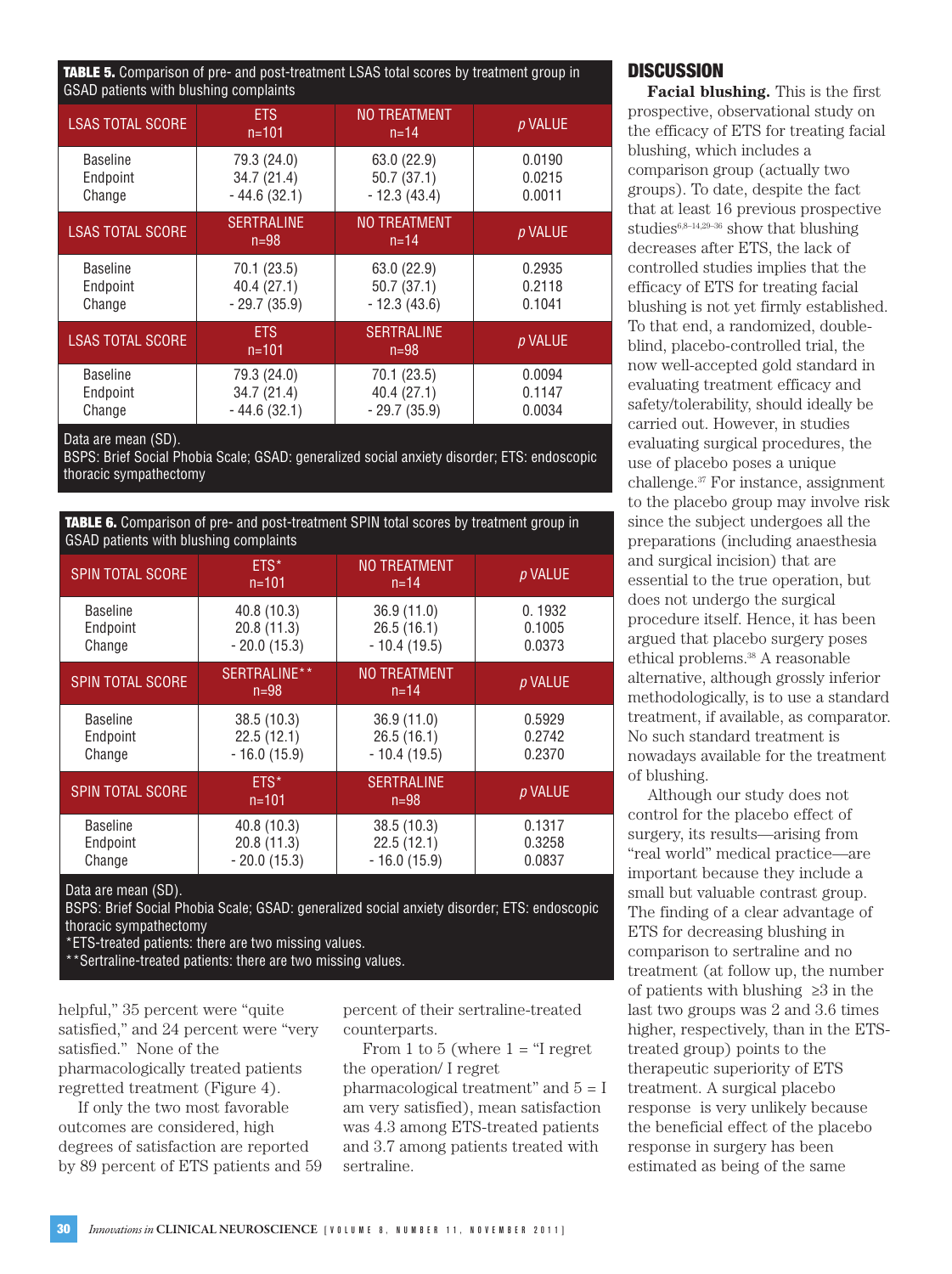magnitude (about 35%) as that observed in clinical trials,39 and our results show a response to surgery of greater magnitude and highly significant differences with no treatment. Besides, the durability of treatment effects is considered to question the hypothesis of placebo  $effect<sup>40</sup>$  and in our study the longest follow-up time exceeded five years.

So far, the longest follow up of ETS for facial blushing included 536 patients and exceeded 14 years, reporting a success rate of 72.8 percent with 73.5 percent of patients being satisfied with treatment. CS, the main side effect, was present in about 80 percent of patients, and for the majority remained unchanged along the years.<sup>41</sup>

The reduction in scores of blushing and social anxiety in the group of patients without treatment is not surprising as "no treatment" is perhaps a misnomer. First, access to healthcare personnel and being interviewed for research purposes might have a "therapeutic" effect. Nevertheless, all groups under evaluation are subjected to this effect. Next, baseline assessments were carried out when patients consulted, that is, at a time when symptoms bothered them most, to the point that they sought help. Therefore, another explanation for symptom reduction in the nontreated group of patients is timing of the assessments.

Neither authors of the 16 previous treatment studies already mentioned nor our research group used physiological recordings to assess blushing. This certainly is a weakness of all these studies.

Some earlier studies $42-45$  found that nongeneralized social phobics with just public speaking fears showed greater autonomic responses to behavioral tests than generalized social phobics. This is in keeping with the clinical finding that beta blockers used on an as-needed basis tend to work better for nongeneralized social phobics. However, those studies were carried out before the emerging literature on

**TABLE 7.** Comparison of pre- and post-treatment SADS total scores by treatment group in GSAD patients with blushing complaints

| patients milli staering complaints    |                                       |                                       |                            |  |  |
|---------------------------------------|---------------------------------------|---------------------------------------|----------------------------|--|--|
| <b>SADS TOTAL SCORE</b>               | $ETS*$<br>$n = 101$                   | <b>NO TREATMENT</b><br>$n = 14$       | p VALUE                    |  |  |
| <b>Baseline</b><br>Endpoint<br>Change | 14.4(2.3)<br>13.4(2.5)<br>$-1.0(3.4)$ | 12.9(2.8)<br>14.4(2.7)<br>$-1.5(3.9)$ | 0.0293<br>0.1702<br>0.0134 |  |  |
| <b>SADS TOTAL SCORE</b>               | SERTRALINE**<br>$n=98$                | <b>NO TREATMENT</b><br>$n = 14$       | p VALUE                    |  |  |
| <b>Baseline</b><br>Endpoint<br>Change | 14.4(2.2)<br>13.8(2.4)<br>$-0.6(3.3)$ | 12.9(2.8)<br>14.4(2.7)<br>$-1.5(3.9)$ | 0.0239<br>0.3928<br>0.0325 |  |  |
| <b>SADS TOTAL SCORE</b>               | FTS*<br>$n = 101$                     | <b>SERTRALINE</b><br>$n = 98$         | p VALUE                    |  |  |
| <b>Baseline</b><br>Endpoint<br>Change | 14.4(2.3)<br>13.4(2.5)<br>$-1.0(3.4)$ | 14.4(2.2)<br>13.8(2.4)<br>$-0.6(3.3)$ | 1.0000<br>0.2699<br>0.4193 |  |  |

Data are mean (SD).

BSPS: Brief Social Phobia Scale; GSAD: generalized social anxiety disorder; ETS: endoscopic thoracic sympathectomy

\*ETS-treated patients: there are two missing values.

\*Sertraline-treated patients: there are two missing values.

fear of blushing and sweating had come out<sup>46</sup> and do not address the heterogeneity of GSAD patients from the viewpoint of the blushing response. Thus, as recent research shows,<sup>47</sup> patients who complain about blushing blush more and/or have a heightened general arousability in social situations than those who do not complaint about blushing. This opposes what several researchers had suggested in the past, namely that SA patients who complain mainly about blushing have a distorted view concerning their blush but do not show actual physiological blushing problems.<sup>48</sup> In addition, recent evidence suggests a possible influence of the less active serotonin transporter (5-HTT) genetic variants on blushing propensity in SAD and therefore strengthens the hypothesis of serotonergic dysfunction in the pathogenesis of SAD and psychophysiological arousal in particular.49

Interestingly, it has been shown that the vasodilator niacin may provoke greater flushing, anxiety, autonomic activity, and temperature in patients with SAD compared with normal controls.50 Taking this into

consideration, it would be worth studying the relationship between nicotinic acid and blushing propensity. It may well be that a higher hypersensitivity to niacin differentiates SAD patients with blushing complaints from SAD nonblushers.

**Social anxiety disorder**. Since sympathectomy has long been used to treat palmar and facial hyperhidrosis,<sup>51</sup> and in recent years also facial blushing, and because biological studies indicate that the sympathetic nervous system regulates these symptoms in social phobia,52,53 it has been deemed ethical to extend studies of the possible effect of this surgery to social anxiety disorder cases with prominent autonomic symptoms, resistant to psychotherapy and medication. Previously, only one study, carried out in Finland, has assessed the efficacy of ETS in the treatment of social phobia.9,10 A total of 164 social anxiety disorder patients diagnosed according to *DSM-IV* criteria, who had been suffering from the disorder for at least five years and had not responded to medication and/or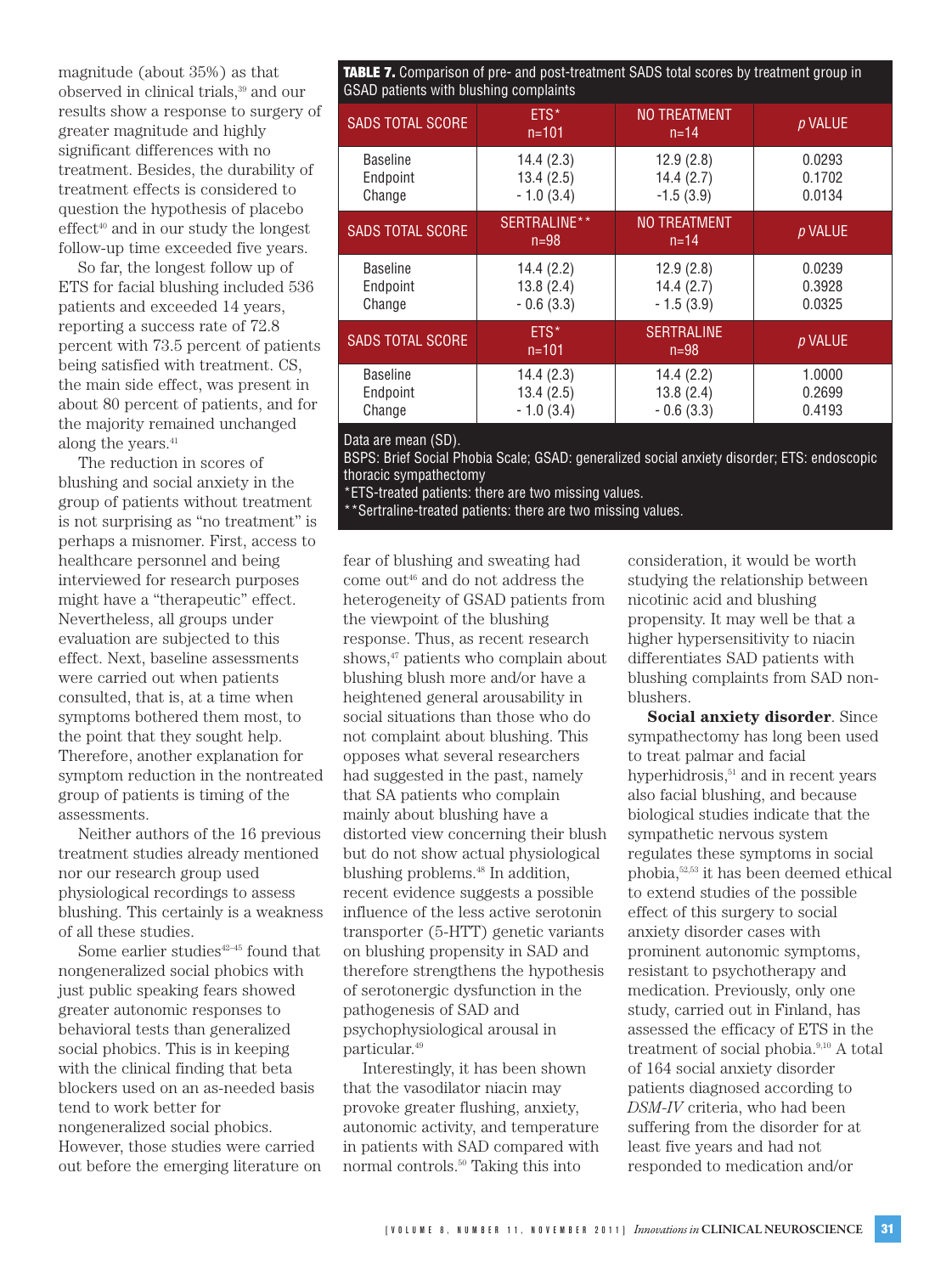

**FIGURE 2.** Frequency of severe or extreme blushing (score  $\geq$ 3) according to the blush item of the BSPS in GSAD patients with blushing complaints.

BSPS: Brief Social Phobia Scale; GSAD: generalized social anxiety disorder



**FIGURE 3.** Degree of satisfaction with ETS treatment in GSAD patients with blushing complaints (n=101). There are four missing values.

ETS: endoscopic thoracic sympathectomy; GSAD: generalized social anxiety disorder



**FIGURE 4.** Degree of satisfaction with sertraline treatment in GSAD patients with blushing complaints (n=98). There are two missing values.

GSAD: generalized social anxiety disorder

psychotherapy, were included. Highly significant reductions in perceived physical symptoms (particularly blushing and palpitations) and psychic symptoms, as measured by a visual analog scale, were documented at follow up. Mean follow up was not specified but the longest follow-up time was more than 48 months. Patient´s satisfaction with treatment, assessed on a 5-point Likert-type scale (range from  $1 = 1$ regret having the operation" to 5="It was very helpful/very satisfied"), was 3.5. Increase in sweating of the trunk was mentioned but described as being of low significance.

In comparison, in our Chilean follow up we found higher mean satisfaction, with values of 3.7 for sertraline and 4.4 for ETS, using the same measure as in the Finnish study. Satisfaction with sertraline, a well-known, first-line pharmacological treatment for social phobia, is not surprising. In contrast, the fact that most patients reported being satisfied with the operation despite the high prevalence of CS deserves attention. In our view, this is because in some individuals blushing is severe enough to become a debilitating disorder, with devastating consequences, both socially and in the workplace.<sup>4</sup> We have witnessed that patients are willing to tolerate bothersome CS and face the risks of complications as long as they feel liberated from their too-easily triggered facial blushing. We have seen that patients feel less sensitive about CS than about blushing. We hypothesize that this is because compensatory perspiration in most cases is less visible than blushing.

Worthy of note is that only two percent of ETS-treated patients regretted the operation in our study. This figure is identical to that reported by Drott<sup>6</sup> and compares favorably with the 10-percent rate found in other studies.<sup>12</sup>

We agree that it is only reasonable to ask if clinicians should recommend ETS to treat social anxiety disorder with blushing

complaints. Our results indicate that ETS is effective, but, given the irreversibility of the surgical techniques currently in use, patients should be encouraged to try nonsurgical options first. Treatments that have been evaluated for social anxiety disorder patients with fear of anxiety symptoms include exposure,<sup>53–55</sup> cognitive therapy,<sup>55–57</sup> social skills training,<sup>57</sup> applied relaxation,56 and task concentration training.53,54,56 Results indicate that all these treatments are helpful, with task concentration training being somewhat more helpful than applied relaxation<sup>56</sup> or exposure.<sup>53</sup> As previously mentioned, pharmacological treatments have not been tested specifically for social anxiety disorder with blushing complaints. Nevertheless, our results confirm the findings by Connor et  $al<sup>16</sup>$ that social anxiety disorder patients report specific effects of sertraline on blushing, but not on trembling and sweating. These are encouraging results, and therefore studies addressing the efficacy of sertraline and also other SSRIs for disabling blushing should be carried out. The mean dose of 56mg per day used in our study is considerably less than what was used in the controlled trials that demonstrated the efficacy of sertraline in social anxiety disorder,<sup>58–60</sup> where doses went up to 200mg/day. However, the dose range we used is in accordance with the doses most commonly used in clinical practice by Chilean psychiatrists who, when prescribing psychotropic drugs, tend to use lower doses than those employed in the northern hemisphere.<sup>61</sup> Though Connor et al<sup>16</sup> state they employed sertraline in the 50 to 200mg per day range, they do not specify the mean dose they used. Still, the possibility that our results may underestimate the efficacy of sertraline for GSAD patients with blushing complaints cannot be excluded. Hence, future studies should consider using higher doses.

There is lack of data as to whether blushers who request sympathetic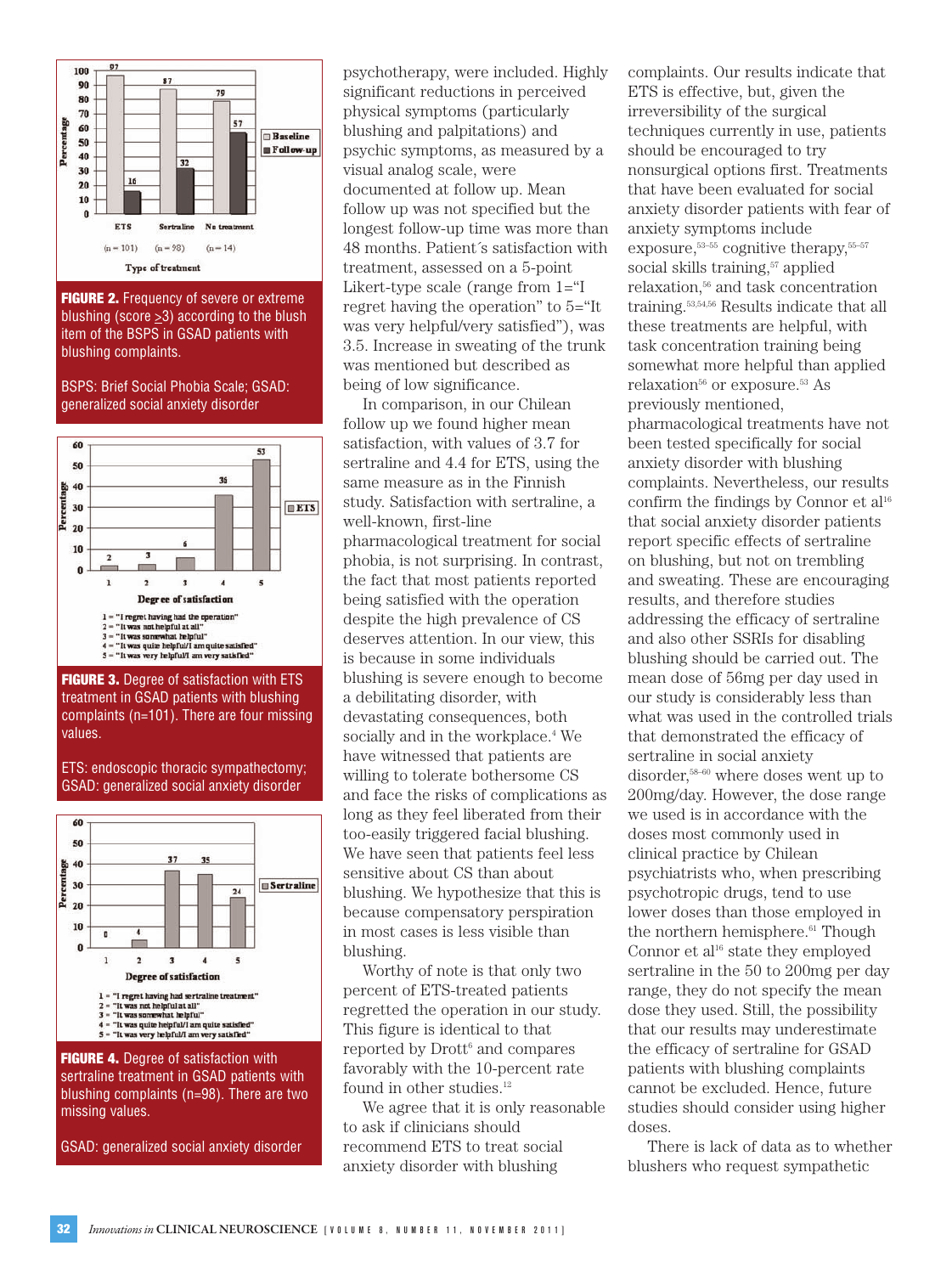surgery for their blushing suffer from isolated blushing, without any other signs of social anxiety disorder or if, on the contrary, they fulfil some or all the criteria for the disorder. Licht $26$  has stated that most of the patients who are offered ETS for blushing in Denmark suffer from isolated facial blushing. In contrast, our results, using rather strict diagnostic criteria, show that 91 percent (220 out of 242) of patients who sought help for their blushing fulfilled criteria for social anxiety disorder. One reason for this discrepancy might be that most studies on the efficacy of ETS for blushing do not systematically screen for social anxiety disorder. Linked to this is the fact that blushing is a symptom that has not attracted much attention from mainstream psychiatry, a discipline that can contribute much to this topic.

The clinical histories and chronological development of symptoms in many of the patients we have assessed and treated suggest that social anxiety disorder might arise as a secondary maladaptive response to repeated embarrassing blushing experiences. This is in line with the recent proposition made by Pelissolo et al $62$  that a social anxiety disorder form secondary to facial blushing should be considered. Indeed, in our view, an ideal approach would be to treat in a timely manner, by nonsurgical means first, patients seeking help for their blushing before they go on to develop social anxiety disorder.

Limitations of this study primarily relate to the selection of participants. Given the nature of the study, each patient decided his or her treatment, so in some aspects, such as blushing severity, the groups were not comparable at baseline. Next, the nontreated group had only 14 subjects, stressing statistical analysis; nevertheless, significant statistical differences between groups in some of the outcomes were found. It is plausible that other differences were not detected due to lack of statistical power of this small sample. Finally, a

number of follow-up missing values for some of the study participants may bias the results; however, the amount of loss does not invalidate findings.

# **CONCLUSION**

Reduction of blushing and BSPS scores in GSAD patients with blushing complaints was greater in ETS-treated patients than in sertraline-treated patients, who in turn exhibited a greater decline in blushing and BSPS scores than untreated patients. Despite a very high prevalence of CS associated with the surgical procedure, ETS patients reported higher degrees of satisfaction with treatment than sertraline patients. More research is necessary to determine outcomes for different types of treatment in patients with blushing only and in social anxiety disorder patients with blushing complaints. The nature of the association between blushing and social anxiety disorder also needs to be examined. We hope our study will stimulate further investigation into these two areas.

## **REFERENCES**

- 1. Darwin C. *The Expression of the Emotions in Man and Animals. 200th Anniversary Edition.* New York: Oxford University Press; 1872/2009.
- 2. Leary MR, Cutlip WD II, Britt TW, Templeton JL. Social blushing. *Psychol Bull.* 1992;3:446–460.
- 3. Amies PL, Gelder MG, Shaw PM. Social phobia: a comparative clinical study. *Br J Psychiatry.* 1983;142:174–179.
- 4. Jadresic E. *When Blushing Hurts: Overcoming Abnormal Facial Blushing.* NewYork: iUniverse, Inc; 2008.
- 5. Hughes J. Endothoracic sympathectomy. *Proc R Soc Med.* 1942;35:585–586.
- 6. Drott C, Claes G, Olsson-Rex L, et al. Successful treatment of facial blushing by endoscopic transthoracic sympathectomy. *Br J Dermatol.* 1998;138:639–643.
- 7. Gerlach AL, Wilhelm FH, Gruber K,

Roth WT. Blushing and physiological arousability in social phobia. *J Abnorm Psychol.* 2001;110:247–258.

- 8. Callejas MA, Rubio M, Iglesias M et al. Video-assisted thoracoscopic sympathectomy for the treatment of facial flushing: ultrasonic scalpel versus diathermy. *Arch Bronconeumol.* 2004;40(1):17–19.
- 9. Telaranta T. Treatment of social phobia by endoscopic thoracic sympathicotomy. *Eur J Surg.* 1998;164 [Suppl] 580:27–32.
- 10. Pohjavaara P, Telaranta P. Endoscopic sympathetic block as treatment of social phobia. *Eur Surg.* 2005;37(3):137–142.
- 11. Adair A, George ML, Camprodon R et al. Endoscopic sympathectomy in the treatment of facial blushing. *Ann R Coll Surg Engl.* 2005;87:358–360.
- 12. Licht PB, Ladegaard L, Pilegaard HK. Thoracoscopic sympathectomy for isolated facial blushing. *Ann Thorac Surg.* 2006;81:1863–1866.
- 13. Sciuchetti JF, Ballabio D, Corti F, et al. Endoscopic thoracic sympathectomy by clamping in the treatment of social phobia: the Monza experience. *Minerva Chir.* 2006;61:417–420.
- 14. Fibla JJ, Molins L, Mier JM, Vidal G. Efectiveness of sympathetic block by clipping in the treatment of hyperhidrosis and facial blushing. *Interact Cardiovasc Thorac Surg.* 2009;9(6):970–972.
- 15. Malmivaara A, Kuukasjärvi P, Autti-Ramo, I et al. Effectiveness and safety of endoscopic thoracic sympathectomy for excessive sweating and facial blushing: a systematic review. *In J Technol Assess Health Care.* 2007;23(1):54–62.
- 16. Connor KM, Davidson JRT, Chung H et al. Multidimensional effects of sertraline in social anxiety disorder. *Depress Anxiety.* 2006;23:6–10.
- 17. Gerlach AL, Wilhelm FH, Roth WT. Embarrassment and social phobia: the role of parasympathetic activation. *J Anxiety Disord.* 2003;17:197–210.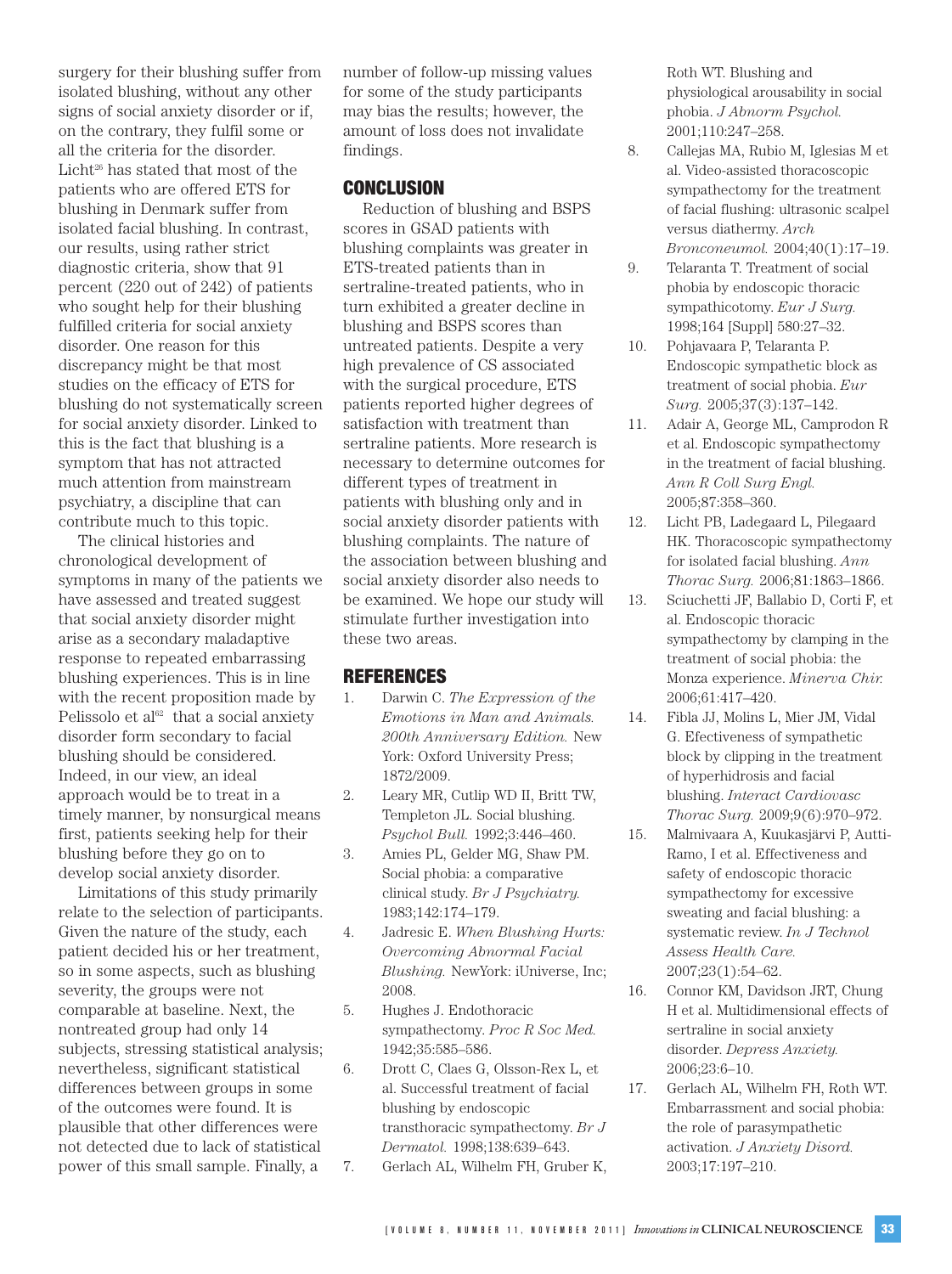- 18. Jefferson JW. Social phobia: everyone's disorder? *J Clin Psychiatry.* 1996;6:28–32.
- 19. Jadresic E. Blushing. *Cuando sonrojarse duele.* Santiago de Chile: Uqbar Editores; 2009.
- 20. Davidson JR, Miner CM, DeVeaugh-Geiss J, et al. The Brief Social Phobia Scale: A psychometric evaluation. *Psychol Med.* 1997;27:161–166.
- 21. Pande AC, Davidson JRT, Jefferson JW et al. Treatment of social phobia with Gabapentin: A placebo-controlled study. *J Clin Psychopharmacol.* 1999;19:341–348.
- 22. Rytwinski NK, Fresco DM, Heimberg RG, et al. Screening for social anxiety disorder with the self-report version of the Liebowitz Social Anxiety Scale. *Depress Anxiety.* 2009;26:34–38.
- 23. Watson D, Friend R. Measurement of social-evaluative anxiety. *J Clin Psychol.* 1969;33:448–457.
- 24. Connor KM, Davidson JR, Churchill LE, et al. Psychometric properties of the Social Phobia Inventory (SPIN). New self-rating scale. *Br J Psychiatry.* 2000;176:379–386.
- 25. American Psychiatric Association. *Diagnostic and Statistical Manual of Mental Disorders, Fourth Edition.* Washington DC: American Psychiatric Press Inc.; 1994.
- 26. Licht PB, Pilegaard HK. Management of facial blushing. *Thorac Surg Clin.* 2008;18:223–228.
- 27. Lyra R de M, Campos JR, Kang DW et al. Sociedade Brasileira de Cirurgia Torácica. *J Bras Pneumol.* 2008;34(11):967–977.
- 28. Pohjavaara P, Telaranta T, Väisänen E. The role of the sympathetic nervous system in anxiety. Is it possible to relieve anxiety with endoscopic sympathetic block? *Nord J Psychiatry.* 2003;57:55–60.
- 29. Saetre T, Florenes T. Thoracoscopic sympathectomy in the treatment of palmar hyperhidrosis and facial blushing. *Tidsskr Nor Laegeforen.* 2005;125:2795–2797 [in

Norwegian].

- 30. Drott C, Claes G, Rex L, et al. Long-term effects after surgery for hand sweating and facial blushing. Patients are satisfied in spite of troublesome side-effects. *Lakartidningen.* 2001;98:1766–1772 [in Swedish].
- 31. Ueyama T, Matsumoto Y, Abe Y et al. Endoscopic thoracic sympathicotomy in Japan. *Ann Chir Gynaecol.* 2001;90:200–202.
- 32. Reisfeld R, Nguyen R, Pnini A. Endoscopic thoracic sympathectomy for treatment of essential hyperhidrosis syndrome: experience with 650 patients. *Surg Laparosc Endosc Percutan Tech.* 2000;10:5–10.
- 33. Rex LO, Drott C, Claes G et al. The Boras experience of endoscopic thoracic sympathicotomy for palmar, axillary, facil hyperhidrosis and facial blushing. *Eur J Surg.* 1998;580(Suppl):23–26.
- 34. Yilmaz EN, Dur AH, Cuesta MA, Rauwerda JA. Endoscopic versus transaxillary thoracic sympathectomy for primary axillary and palmar hyperhidrosis and/or facial blushing: 5-yearexperience. *Eur J Cardiothoracic Surg.* 1996;10:168–172.
- 35. Neumayer C, Zacherl J, Holak G, et al. Experience with limited endoscopic thoracic sympathethic block for hyperhidrosis and facial blushing. *Clin Auton Res.* 2003;13 (Suppl):152–157.
- 36. Rajesch YS, Pratap CP, Woodyer AB. Thoracoscopic sympathectomy for palmar hyperhidrosis and Raynaud phenomeno of the upper limb and excessive facial blushing: a five year experience. *Postgrad Med J.* 2002;78:682–684.
- 37. Daya S. Issues in surgical therapy evaluation: the sham operation. *Evidence-based Obstet Gynecol.* 2000;2:31–32.
- 38. Freeman TB, Vawter DE, Leaverton PE, et al. Use of placebo surgery in controlled trials of a cellular-based therapy for Parkinson's disease. *N Engl J Med.* 1999;341(13):988–992.
- 39. Beecher HK. Surgery as placebo. A

quantitative study of bias. *JAMA.* 1961;176:1102–1107.

- 40. Stravynski A, Greenberg D. Treatment of social phobia: a critical assessment. *Acta Psychiatr Scand.* 1998;98:171–181.
- 41. Smidfelt K, Drott C. Late results of endoscopic thoracic sympathectomy for hyperhidrosis and facial blushing. *Br J Surgery.* 2011 Sep 16 [Epub ahead of print].
- 42. Heimberg RD, Hope DA, Dodge CS, Becker RE. DSM-III-R subtypes of social phobia: comparison of generalized social phobics and public speaking phobics. *J Nerv Ment Dis.* 1990; 173: 172-79.
- 43. Levin AP, Saoud JB, Strauman T, et al. Responses of generalized and discrete social phobias during public speaking. *J Anxiety Disord.* 1993; 7: 207-21.
- 44. Hofmann SG, Newman MG, Ehlers A, Roth WT. Psychophysiological differences between subgroups of social phobia. *J Abnorm Psychol.* 1995;104:224–231.
- 45. Boone Ml, McNeil DW, Masia CL et al. Multimodal comparisons of social phobia subtypes and avoidant personality disorder. *J Anxiety Disord.* 1999;13:271–292.
- 46. Bögels SM, Alden L, Beidel DC, et al. Social anxiety disorder: questions and answers for the DSM-V. *Depress Anxiety.* 2010;27(2):168–189.
- 47. Voncken MJ, Bögels SM. Physiological blushing in social anxiety disorder patients with and without blushing complaints: Two subtypes? *Biol Psychol.* 2009;81:86–94.
- 48. Hofmann SG, Heinrichs N, Moscovitch DA. The nature and expression of social phobia: toward a new classification. *Clin Psychol Rev.* 2004;24:769–797.
- 49. Domschke K, Stevens, Beck B et al. Blushing propensity in social anxiety disorder: influence of serotonin transporte gene variation. *J Neural Transm.* 2009;116:663–666.
- 50. Bouwer C, Stein DJ. Hyperresponsivity to nicotinic acid challenge in generalized social